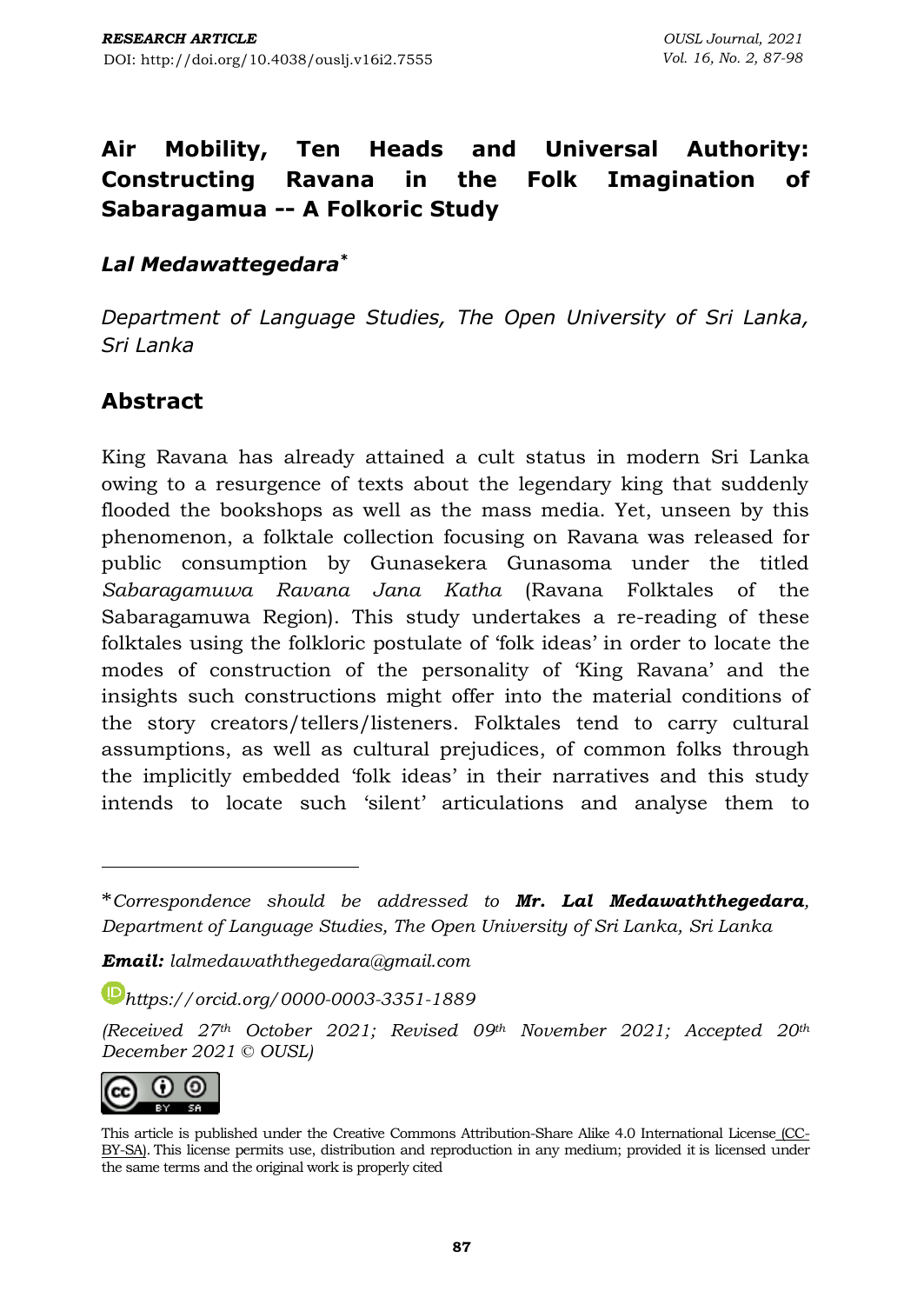understand a group of people's own perceptions about the notions of leaders and leadership.

**Keywords:** Folktales, Folk Ideas, Silences, Cultural Prejudices, Cultural Assumptions, Construction, Personality

# **Introduction**

King Ravana, the antihero in the epic Sanskrit poem *Ramayanya,* a text believed to have been composed between 500 BCE and 100 BCE by a sage named Valmiki, shares one common aspect with Paris, the son of the Trojan King Priam, the antihero of Homer's epic poem *Iliad* (possibly written in 750 BCE): both have abducted the legitimate wives of powerful kings and the subsequent events brought forth war and violence upon their subjects and territories. In the text *Ramayanaya*, King Ravana is the 'demon king' of Lanka who is depicted as imprudent, impetuous and vicious. Yet, in his mother land, and in a region called *Sabaragamuwa*, where his ancient seat of power was supposedly located, this antihero of *Ramayanya* is remembered differently. In the orally-transmitted folktales of *Sabaragamuwa*, a province located in the south-central region of Sri Lanka, he is recast as a just ruler known for his compassionate and respect for nature; in those tales he is also an efficient ruler who combined aggression and benevolence to offer his subject a muchadmired form of leadership. This image of an all-powerful Lankan king at the summit of a powerful kingdom also inspired a recent debate on the historicity of Ravana. The present discussion, owing to its own objectives and scope, does not intend to locate itself in this debate. Instead, the focus of this paper is modest in the sense that the study attempts to understand the mode of construction of Ravana's personality in the folktales narrated in a specific region of Sri Lanka through a parallel reading of the tales. The folktales under focus here are from a collection titled *Sabaragamuwa Ravana Jana Katha* (Ravana Folktales of Sabaragamuwa), which is a compilation of 56 folktales collected from that region by the renowned folktale collector Gunasekera Gunasoma who has published over 20 collections of Sri Lankan folktales from different geographical regions as well as ethnic groups.†

<sup>†</sup>His collection of folktales from the Muslim ethnic group of the eastern province of Sri Lanka has been previously studied by this writer under the title *Folk Ideas' and 'Worldview' Inscribed in a Selection of Folktales Attributed to the*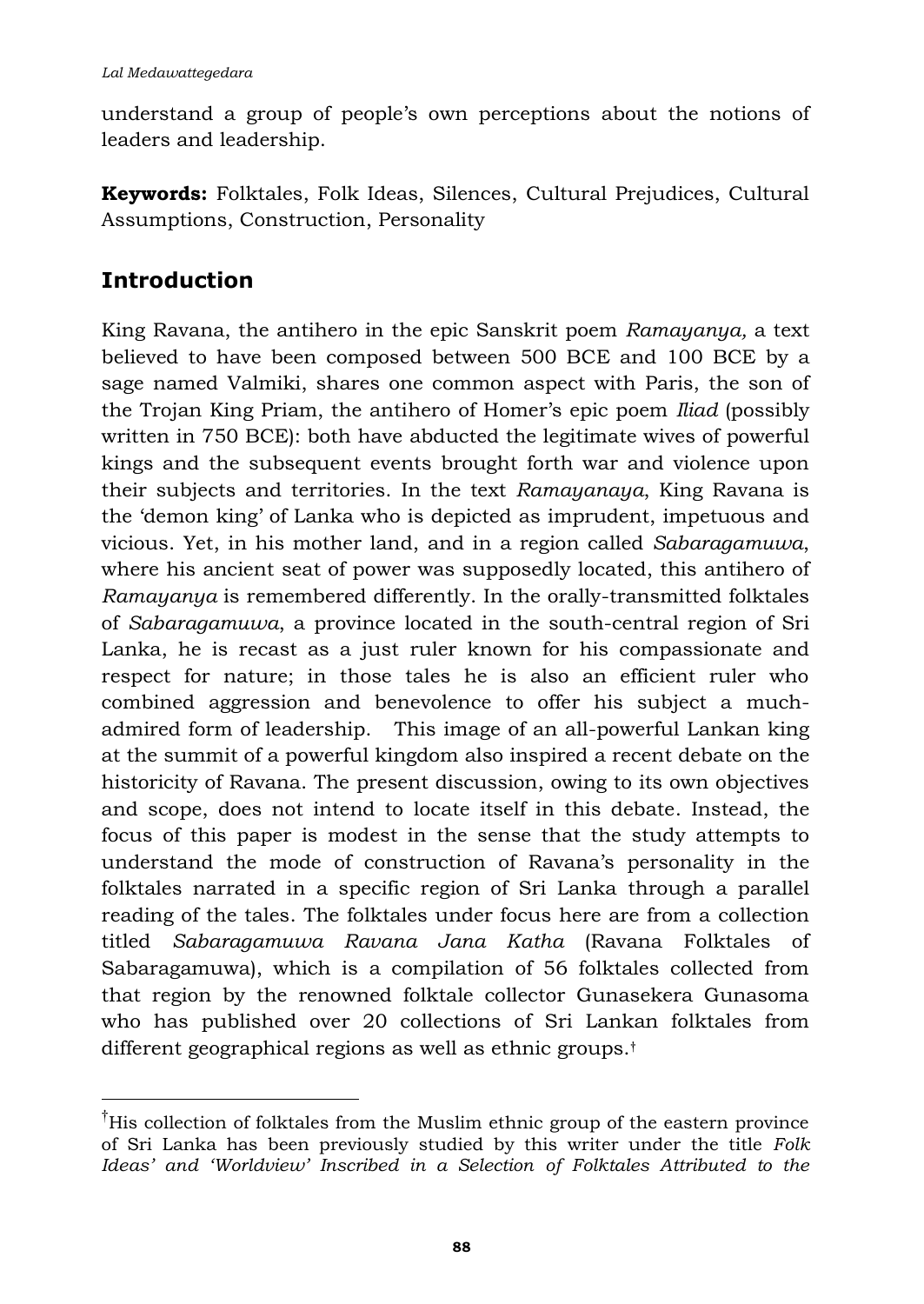This study undertakes a close reading of his Ravana folktales to locate and analyse the modes of construction of Ravana as well as is the limits of such endeavours using a folkloric re-reading of the tales.

Folkloric speech acts are usually considered essential constituents of a nation's heritage as well as a mirror of its cultural traditions—in the words of a folklorist, they are "autobiographical ethnography" (Dundes, 2007) of a group of people, or a group of people's description about themselves. At the same time, time and space play essential roles in the meaning of a folktale. As Thompson (1977) suggests, a folktale is a "story which had been handed down from generation to generation either in writing or by word of mouth" (Thompson, 1977). He goes on to argue that a story teller would hold his/her ability to preserve a tale as an act of immense pride: "He usually desires to impress his readers or hearers with the fact that he is bringing them something that has the stamp of good authority…" (Thompson, 1977). Another researcher posits folktales as narratives with a close connection to their material reality: Kirk (1986) assumes that owing to the high "factual content" (Kirk, 1984) of folktales they tend not to be "practical or emotional and intellectual applications" (Kirk, 1984). The thinking offered by these three folklorists about the close bonding between a folktale and its creators/tellers/listeners and the material reality of its creation/telling/hearing would form the backdrop for this study as it attempts to re-read the Ravana folktales of Sabaragamuwa. Why would the tales under focus in this study opt to construct an alternative image of Ravana? What do such constructions tell us about the imagination of the people of the region under consideration? If these tales are a reflection of the people who create/narrate/hear them, then what insights do the tales offer about the people of Sabaragamuwa of a specific time and space? By focusing on the modes of construction of the King Ravana in the selected tales, this study would attempt to answer these questions.

Ravana folktales of Sabaragamuwa by Gunasoma have not come under academic scrutiny; thus, the present study would serve the purpose of fulfilling a gap in scholarship in the area of folklore in Sri Lanka.

*Muslim Community of the East Coast of Sri Lanka.* See OUSL Journal, 2017, Vol. 12, No. 2, (pp. 5-17).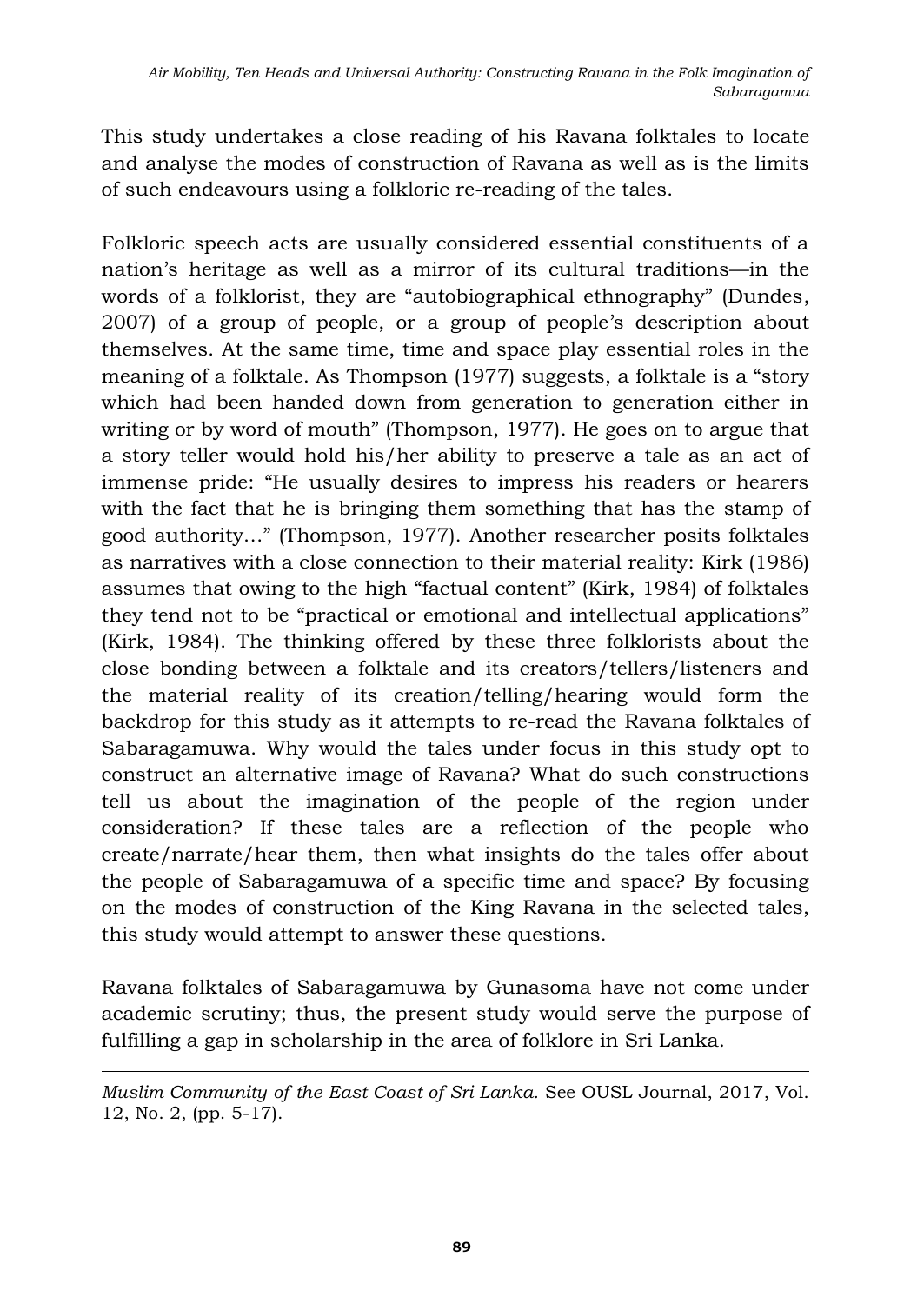#### *Folkloric Introduction to Folktales of Ravana*

Folktale collector Gunasekera Gunasoma's Ravana folktales from the *Sabaragamuwa* Region feature 56 folktales and was first published in 2016. The book has gone for a second edition in 2019 suggesting its popularity among the Sinhala reading public. Gunasoma's initiative has been sponsored by the provincial administrative divisions of *Sabaragamuwa* with the objective of preserving the folk heritage of the region. The tales have been narrated for the compiler by storytellers, and he has recorded these speech acts. They have been transcribed in the spoken language of the tellers and the compiler has taken the initiative to offer an extremely short biography of the teller as a footnote at the end of each tale. While this researcher appreciates Gunaskerea's efforts to collect his tales scientifically (only because such attempts are not so common among folktale collectors in Sri Lanka), there are gaps in his methodology. For a folkloric endeavour that received state patronage, Gunasoma does not offer his readers the socio-cultural context required to gain an in-depth understanding of the tales. For instance, he does not offer details about his mode of collection of the tales: How did he locate the narrators? Why are his tale teller's mostly male octogenarians and members of the clergy? What about the others beyond these social categories who might have offered him Ravana folktales? From whom did the present narrators originally hear the story? Were the stories he heard narrated from one location or many? Gunasoma in his short Introduction to his book has not attempted to answer such concerns. Folkloristics encourages tale collectors to improve the authenticity of their tales by offering extensive background information as well as biographies of the tellers and listeners. As the folklorist Weerasinghe (1986) asserts, the entire context of the tale being told needs to be documented: the setting, biographical details of the tellers/listeners; the facial gestures/voice intonations of the teller; the response of the audience. Gunasoma has largely neglected these aspects. The biographies he offers of his narrators are sparse to say the least. At the same time, he does not place his collected tales within the cultural structure of the region, nor does he attempt to locate its function in that social setting. Yet, in spite of these shortcomings, the collector has collected and compiled interesting folk tales about King Ravana from a specific region, an event a reader would have missed had Gunasoma not undertaken the endeavour in the first place. At the same time,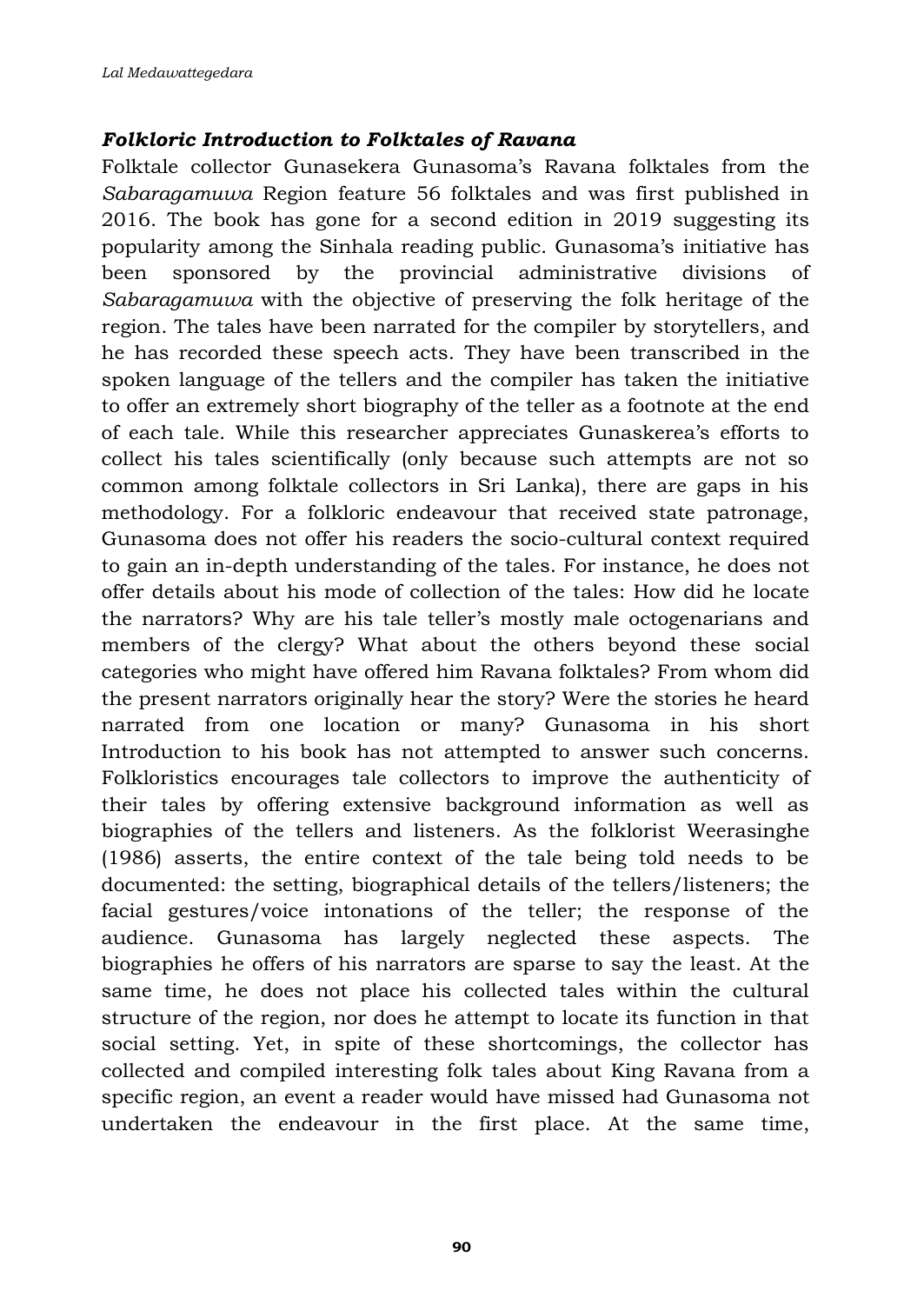Gunasoma's collection is the first such collection of Ravana folktales from one geographic location and deserves academic focus.

### *King Ravana, a Short Introduction as he appears in the version popularized in North India‡*

*Ramayanaya* is an epic poem of in classical Sanskrit which follows events of the life of King Rama, considered to be a reincarnation of God Vishnu, who is one of the most powerful and celebrated gods known as the world preserver in the Hindu pantheon. In this poem, King Ravana is identified as the king of Lanka who has 10 heads and 20 arms. He is known for his extreme asceticism which earned him a boon from the Brahma allowing him invincibility from mortal threats posed by gods, demons or spirits. Yet, Ravana violated those powers and embarked on a violent expansion of his territory. God Vishnu incarnates as King Rama to defeat him. When Ravana obsessed by the beautiful wife of Rama, known as Sita, and abducts her Rama declares war on him. Assisted by an army of monkeys and bears Rama engages in a prolonged battle of wit and ferocity with his enemy before slaying him.

# **Methodology**

One of the important characteristics of a folktale is the notion of 'folk idea.' Folk idea is an implicit unit of narrative which demonstrates the assumptions and conjectures a story creators/narrator/listener commonly agree upon. According to the folklorist Dundes, 'Folk Ideas' are "traditional notions that a group of people have about the nature of humanity, of the world, and of life in the world" (Dundes, 2007). However, Dundes also argues that 'folk ideas' need not be openly apparent in folkloric material and they could be "unstated premises" (Dundes, 2007) which could underlie thought and action of individuals the present study takes this argument into consideration when rereading the Ravana folktales tales for embedded 'folk ideas.' The objective is to isolate and locate the postulations that construct Ravana in the folktales. Dundes' idea about 'unstated premises' is also a notion that is somewhat reflected in the work of the literary critic Pierre Macherey, specifically in his recommended mode of reading literary texts. All

<sup>‡</sup> This summary extracted from R.K Narayan's rendering of the *Ramayanaya*. See References for details.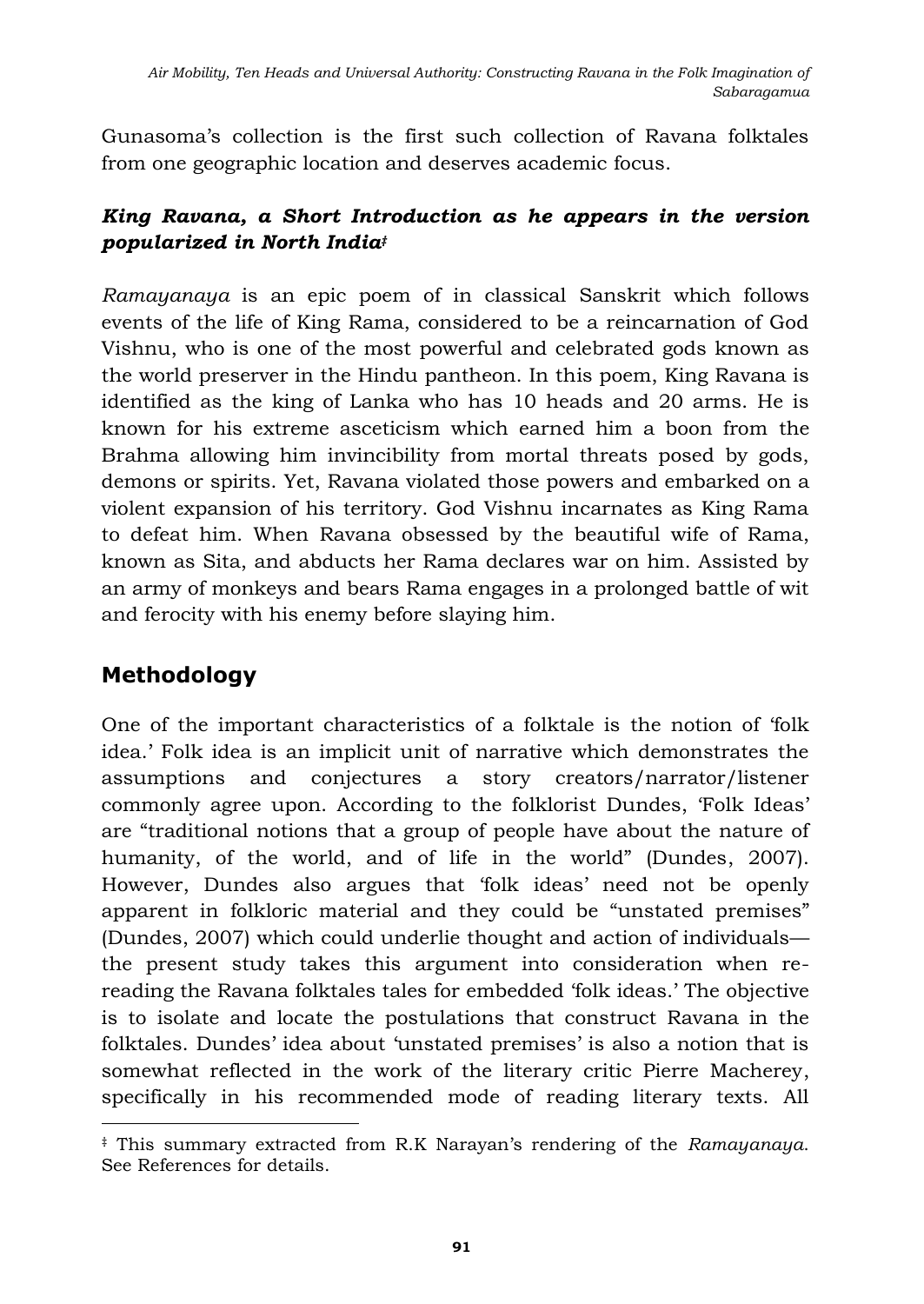speech, according to Macherey "envelopes in the unspoken in order to reach utterance" (Macherey, 2016), and this "silence" (Macherey, 2016), informs us of the "precise conditions for the appearance of an utterance,…its limits…real significance" (Macherey, 2016). The entrenched 'silences' in the folktale sample under consideration in this study would be read for what they state about King Ravana. What are the silent premises woven around Ravana? What is the composite image of Ravana created through those premises? What do such oral/textual constructions reflect of the mind-sets of the tale creators/tellers/listeners?

## **Results and Discussion**

For ease of analysis and reading, the 'folk ideas' found in the Ravana folktales have been listed and discussed separately. There are five recurring 'folk ideas' extracted from the tales which help construct a narrative around King Ravana. They are, a) Royal lineage of Ravana b) Political unification of ancient Lanka c) Multiple intelligences d) Air power e) Skilled administrator.

#### **a) Royal Lineage of Ravana**

The folktales from Sabaragamuwa posit Ravana as originating from a royal lineage with firmly established roots in both Lanka and India. Across the tales, Ravana's royal lineage is considered as common knowledge though one specific tale, titled *Ravana's Birth*, offers an extensive account of his lineage. According to this tale, Vishravas, who is an India sage and his wife Idadevi had a son named Vaishravana who ruled a minor domain in ancient Lanka called Vessagiri. When his mother Idadevi died, Vaishravana negotiated with another minor king in Lanka called Sumali to offer one of his daughters, Pushpoththakata, as a bride to his father in India. Two other females, Raka and Malini joined the bride's entourage. The sage ended up marrying all three females. Pushpoththakata bore him two sons, Ravana and Kumbhakarna; Raka, two sons, Dhara and Dushana and a daughter Suparnaka; and Malini one son named Vibhishana.

Interestingly, the folktale creators have combined the royal lineage of ancient Lanka with the priestly stock of India to offer Ravana a powerful blood ties to royalty and priestly sects. Since bloodline is an important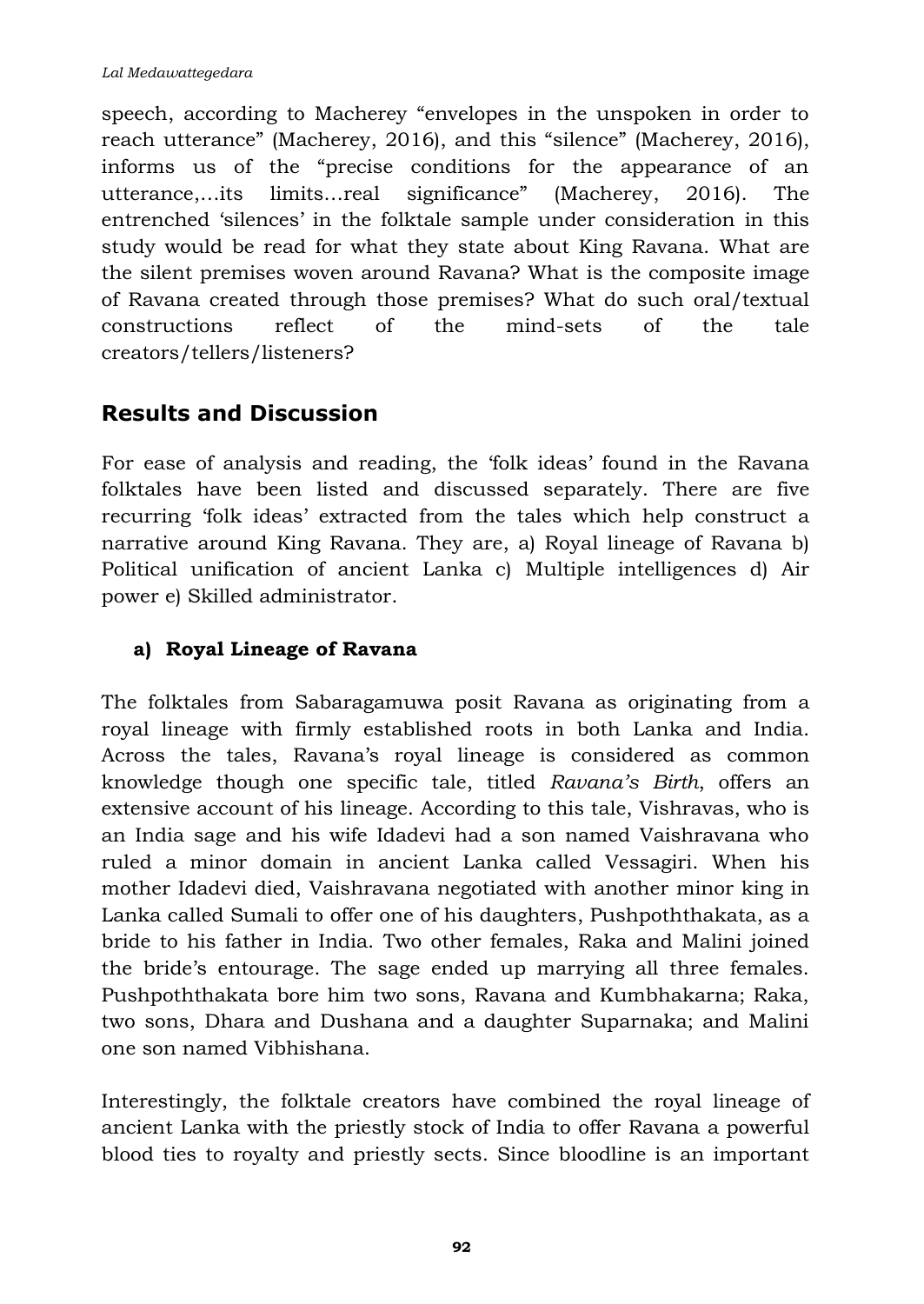aspect of ancient Lanka's monarchism, the tale creators have seemingly taken every effort to ensure that Ravana possesses bloodline which could contest, not only leadership in Lanka, but India as well. Ravana is posited as an 'emperor' in the folktales, suggesting that he had power over jurisdictions beyond the land of Lanka. Setting up of significant blood between a prominent personality and respected groups of people is not an unaccustomed narrative strategy for Lankan story tellers. The writer of the historical chronicle *Mahavamsa,* achieves similar ends by connecting the founding kings of ancient Lanka to the Shakya clan of the Buddha, thus aiding his objectives to celebrate the kings who promoted Buddhist values in the ancient nation. In the eyes of a listener/reader this royal lineage of Ravana establishes the authority of the king as a rightful leader of the people. At the same time, by offering Ravana a royal lineage of Lankan-Indian origin allows a story creator/teller the means to neutralise the 'demon' identity connected with Ravana in the Ramayanaya.

### **b) Political unification of ancient Lanka**

The folktales under focus in this study make some interesting assumption about the ancient land of Lanka, which was Ravana's seat of power. Politically, the stories suggest that, Lanka was a land of seven domains, namely: Chandragiri (Sabaragamuwa), Indragiri (Kuragala) , Mahedragiri (Ruhuna), Sigiri, Mulagiri (Tangalle), Malayagiri (Kandy) and Helagiri (Devundara). Each was an independent principality governed by a regional king. For unknown reasons King Vaishrvana's—the founder of the Ravana lineage—domain Vessagiri is omitted: a 'silence' that needs attention. Notice that each of these domains is associated with a geographical sign—a rock outcrop (giri). Majority of the rulers of this period, the tales claim, were of local origin belonging to the Yaksha or Naga tribes. The only ruler of Indian origin was Vaishrvana. Ravana had married a princess named Mandodari, who was the daughter of the king of Chandragiri (Sabaragamuwa) called Dumakshaka. That was how Ravana laid claim to Sabaragamuwa as his seat of power. After this marriage Ravana raised a secret army, aided by his father-in-law King Dumakshaka, and conquered all the seven domains. He unseated the king Vaishravana, his blood relation, and expelled him along with his relations, from Lanka—he "chased them to India" (Gunasoma, 2016, pg.20). Ravana was educated in ancient Lanka because "those days the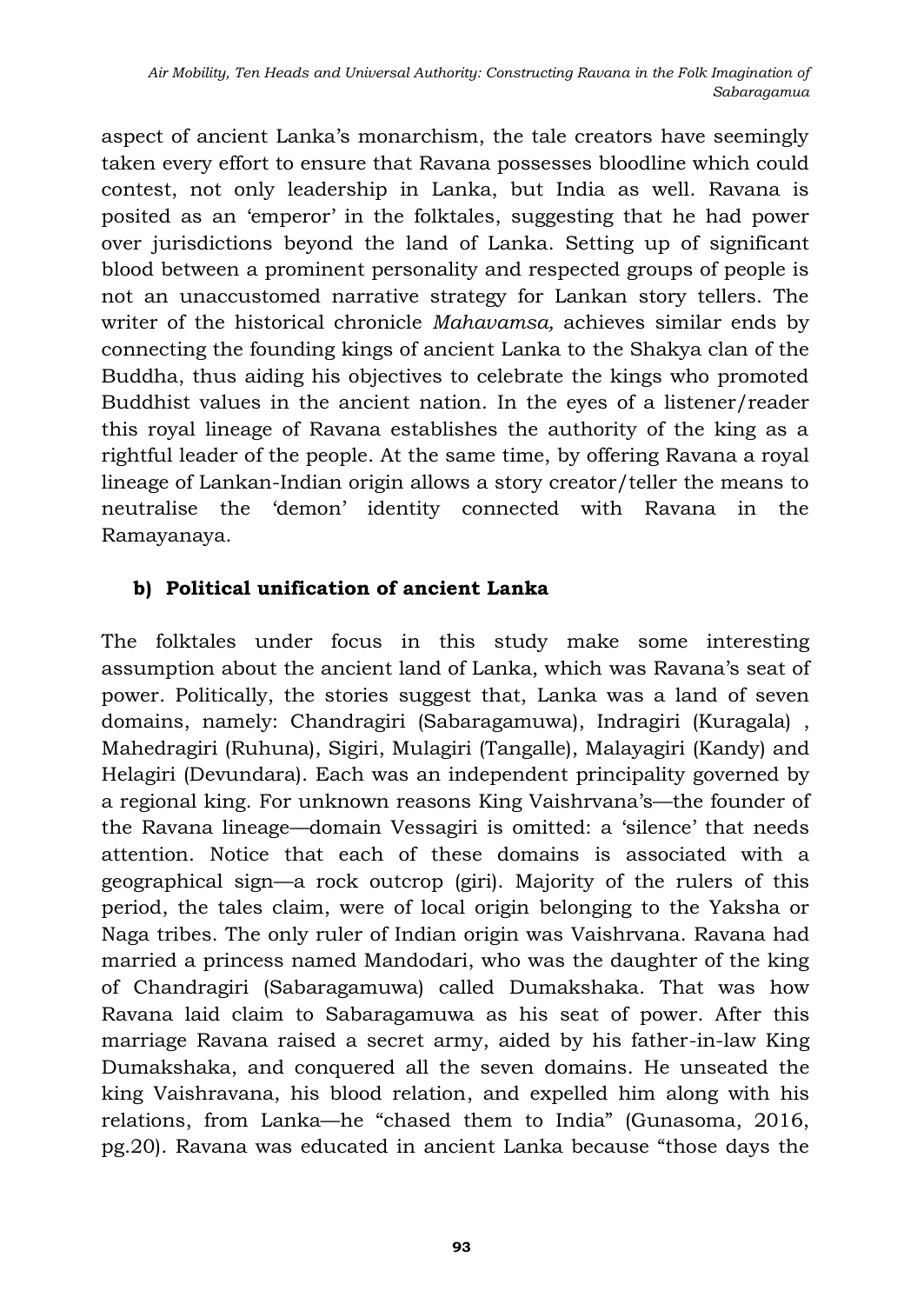globally reputed educational institutes were situated in our country—not in India," (Gunasoma, 2016, pg.14) as one story teller says. After unifying the ancient land of Lanka, it is suggested in sparse syntax that Ravana became a 'chakravarthi' and a 'sakvithi' king. Both these terms suggest universal power as well as righteous governance—though the stories or the tellers do not offer further details.

These stories seemingly admire the bloody wars initiated by Ravana to unify the land of ancient Lanka under one strong ruler—and they pay specific attention to the expelling of rulers of Indian origin from Sri Lanka. In the folk imaginations, one powerful ruler with one seat of power seems to be the preferred form of governance. At the same time, the narratives are careful to purge all Indian influences from Lanka. The silence over the Vessagiri domain governed by a ruler of an Indian origin when naming the seven domains of power in Lanka is an omission deliberately introduced to ignore an achievement by a foreign ruler who invaded and governed a part of Lanka. The event of 'chasing' this king by Ravana is obviously used to counterbalance Vaishravana's invasive initiatives in ancient Lanka.

## **c) Multiple intelligences**

One of the striking physical attributes of King Ravana is his ten (10) heads. The folktales posit this as a representation of the ten types of intelligence possessed by the king. "Ravana is a highly intelligent person with 10 types of intelligence. What are they?" (Gunasoma, 2016, pg.31) asks one narrator and goes on to name nine (09) of them: universal energies, language, law, military, astrology, music, medicine, techniques of flying and landscaping. The tales go on to suggest that despite such skills, Ravana was a man of "humility, practical ideas and keen intelligence" (Gunasoma, 2016, pg.31). It is evident from this folk idea that the common folks of Sabaragamuwa saw kingship as a site of keen and wider intelligence, combining both practical and bookish knowledge as well as art and engineering. They expected their king to be a man of many skills and facets. He should effortlessly combine the opposite attributes: thus, Ravana is a king who combined aggression and compassion; art and engineering; rationale thought and mysticism. These attributes work towards the countering the 'demon' narrative implanted on Ravana by *Ramayanaya*.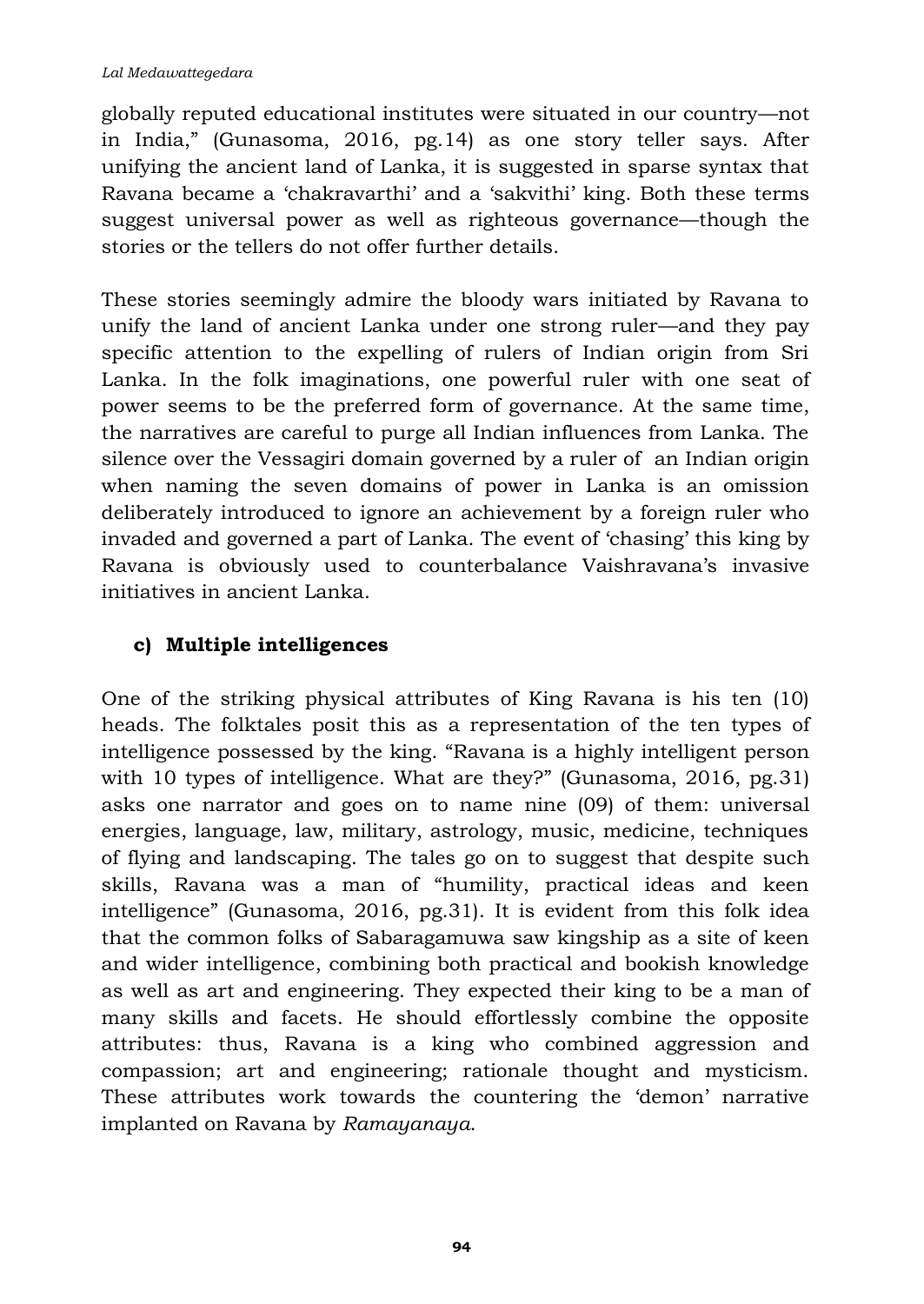## **d) Air mobility**

Air mobility is the key attribute for which Ravana is remembered in the imagination of Lankan public—though in a setting where his enemies (eg. Hanuman, Rama's commando-styled soldier) could also perform aerobatic abilities these skills would not amount to anything significant. Ravana rode his own version of an aircraft called *Dandu Monraraya* or the wooden peacock. The folktales, unusually, attempt to offer some detailed information about this peacock-styled aircraft—unusual because folk speech acts tend not to explain away their events involving magic or unbelievable phenomena. Accordingly, the *Dandu Monaraya* is made from wood and consists of two flexible wings that perform the motions of an actual bird's wings. "The wings go up and down just like the motions of a real bird" (Gunasoma, 2016, pg.31) explains one storyteller. The flying mechanism this aircraft did not involve science, says a teller, and explains that the specific 'magic' that could make this machine fly was only known to Ravana. One story suggests the use of Mercury combined with Ravana's magic to achieve the flying mechanism. This aircraft had the ability to land on a flat ground and Ravana had his own landing locations in Sabaragamuwa. Despite the confidence with which the story tellers locate the air power of Ravana, they themselves seemingly doubt that ability as seen by their deliberate attempts to explain away the flying mechanisms of the *Dandu Monaraya*. Also, the narrators' efforts to compare this ancient flying machine to a modern air craft with wings and landing sites is motivated by their need to justify the use of magic against rationale science—or even a contest between science and tradition. The flying machine operated by Ravana once again counters the 'demon' narrative—and establishes the king as someone who could imitate modern futuristic science by using 'magic.'

### **e) Skilled administrator**

Like any emperor, Ravana began his battle for supremacy over a large swathe of land with a smaller confederate in ancient Lanka: he fought a prolonged and a brutal war to expand his territory thereby creating a unified kingdom. In this unified Lanka, King Ravana, as the folktales suggest, was a skilled administrator and a compassionate king who was adored by his subjects. After the unification of Lanka, Ravana conquered the region beyond Lanka (additional details not offered) and went on to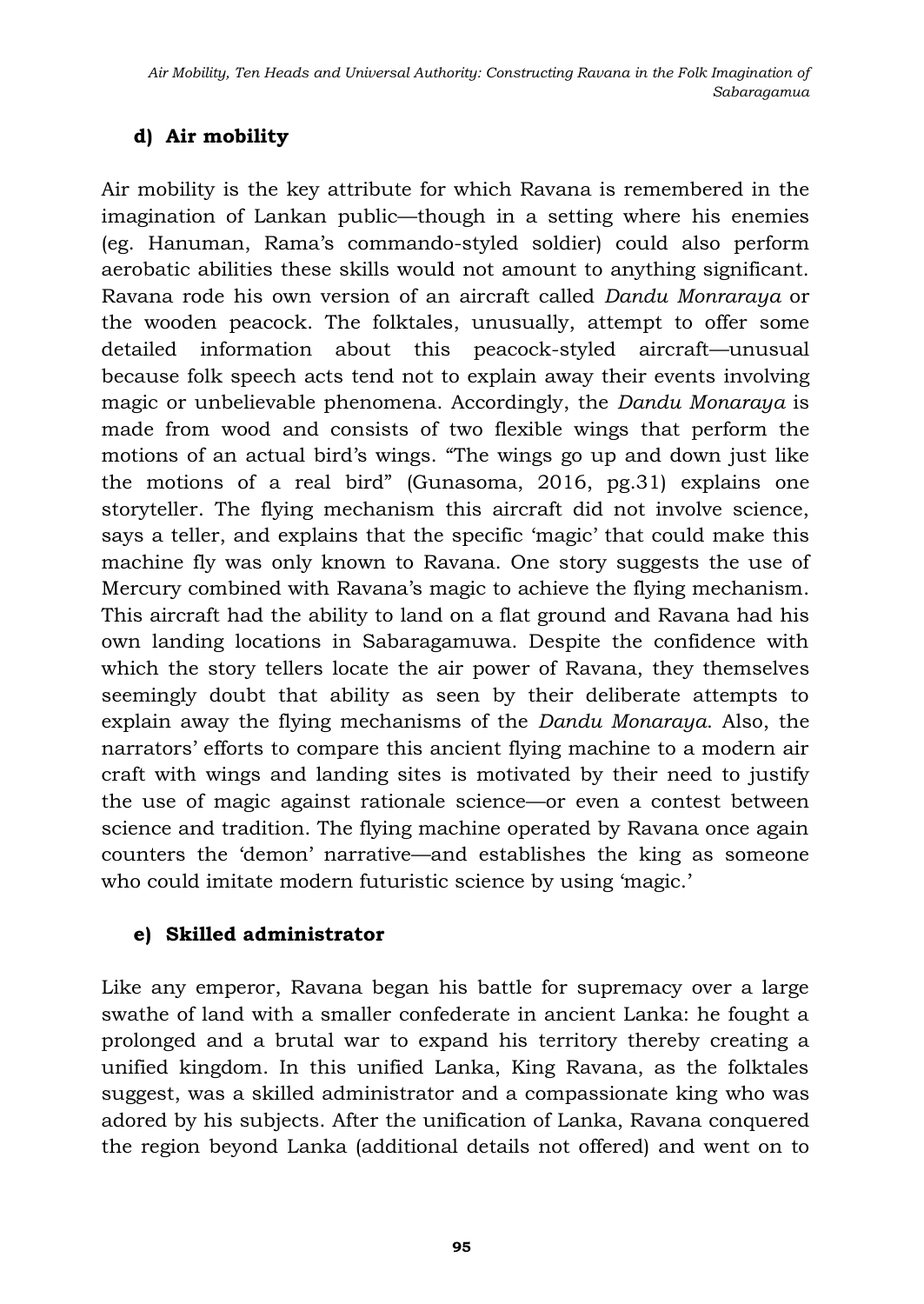become a universal monarch with serious concern for environment and the well-being of his subjects. He was famed for meting out severe punishments for those who destroyed forests anywhere in the world. Even the kidnapping of Sita was an event that was initiated only as a response to an injury and insult caused to Ravana's sister by Rama and his friends. Abduction of Sita was an act to motivate Rama to reflect upon and remedy this insult. The Lankan stories go on to suggest that Ravana's demeanour and dignity had a powerful effect on Sita leading to a romantic bond between them during her captivity. The final battle with Rama was an event which Ravana could have won had his own camp did not betray him. Ravana's attachment to Lanka is such that his protective influence exists in the Sabaragamuwa province even after his death.

The king who could wage successful military campaigns to achieve a political objective and then expand his power beyond the Lanka's oceans is far cry from the 'demon' image attributed to him in the *Ramayanaya*. At the same time, here is a king who could create and execute a fair administrative system with special concern for the natural environment. The creation of Ravana in these narratives is obviously motivated by the creation of Ravana in the *Ramayanaya*.

These 'folk ideas' embedded in the folktales have offered Ravana a much human and endearing profile, and thus offers him an alternative voice against the classical Indian version of *Ramayanaya*.

# **Conclusions/Recommendations**

The Ravana folktales of Sabaragamuwa have offered oral/textual resistance to the original Ramayanaya by subverting the Ravana found therein. They have offered an alternative voice to King Ravana and had neutralized the negative characteristics attributed to him. This act of owning Ravana and offering him redemption through counter narratives is a reflection of how foreign influences are negated by people of a specific region in Sri Lanka. In these narratives the Indian (or foreign) influences in Lanka were a result of the lack of political initiative spearheaded by a strong leader. The moment such a leader arrives, the foreign influences are neutralised as seen from the 'chasing' of Vaishravana from Lanka. Interestingly, the notion of unification of the nation under one powerful ruler is an idea that seems to have occupied the imaginations of the story creators/tellers/hearers of Sabaragamuwa.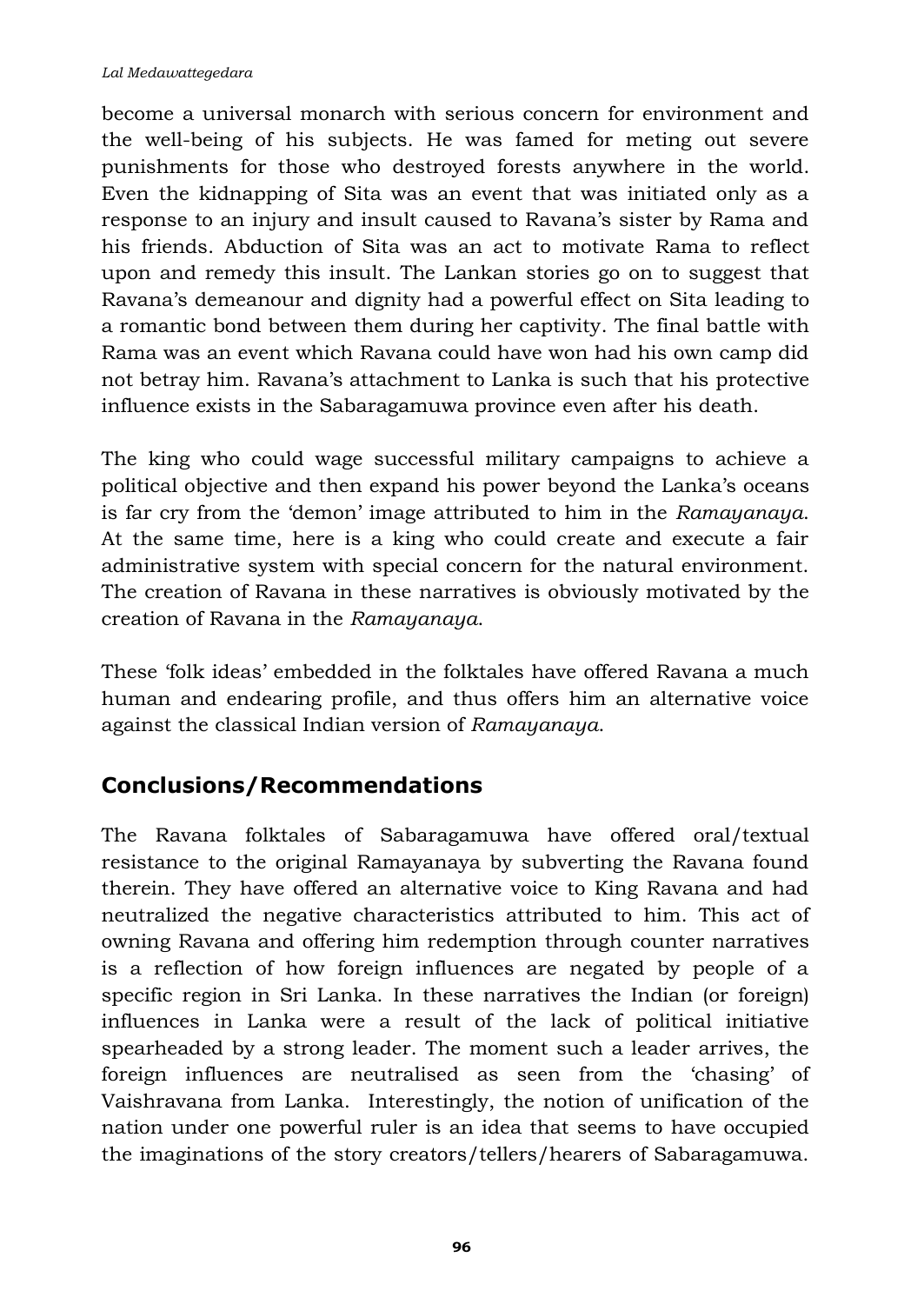In fact, the Ravana folktales have valorised this idea and have also extended it beyond the shores of the nation into an empire driven by a Lankan personality. Perhaps, in the folkloric imagination of the people of Sabaragamuwa, Ravana is a metaphor for a successful nation which also has the capability to extend its controlling arm to the region. In this metaphoric success, the ruler is compassionate, righteous, intelligent and also a preserver of the environment. This same metaphoric ruler possesses intelligence and is able to manipulate technology to achieve his own ends. One could hardly say that this formula of success of a ruler suggested by the folk narratives exists in the material sphere of the story tellers. Thus, Ravana of Sabaragamuwa is a people's projection of a metaphoric solution to an ailment that is affecting their lives—abuse and corruption of power. And the tales might be a cathartic response to a situation that is too obvious in their social setting. One of the specific instances where this concern is quite obvious is the event of deforestation: Ravana was harsh on those who harmed forests. This could be a narrative solution to the environment damage that is perceived as taking place at an alarming rate in the Sabaragamuwa area owing to gem mining and industrialisation. The storyteller created a narrative to punish such offenders immediately through the intervention of King Ravana—an event that might not be so swift in their material sphere. The Ravana of Sabaragamuwa is thus more than a counter narrative aimed at neutralising foreign influences in Sri Lanka, it is also a narrative that expresses people's wish fulfilment for a leader who could offer meaningful administration for the nation: in the words of a story teller, "a universal king who is admired by all his subjects."

This study is only a preliminary exploration of the Ravana tales, and it has its own short comings specifically in its analysis of the social context of the tales. In the second stage intends to fill those gaps and expand its scope.

## **References**

- Dundes, Alan (1980). *Interpreting Folklore.* Indiana: Indiana University Press.
- Dundes, Alan (Eds.) (1984). *Scared Narratives. Readings in the Theory of Myth*, University of California Press.